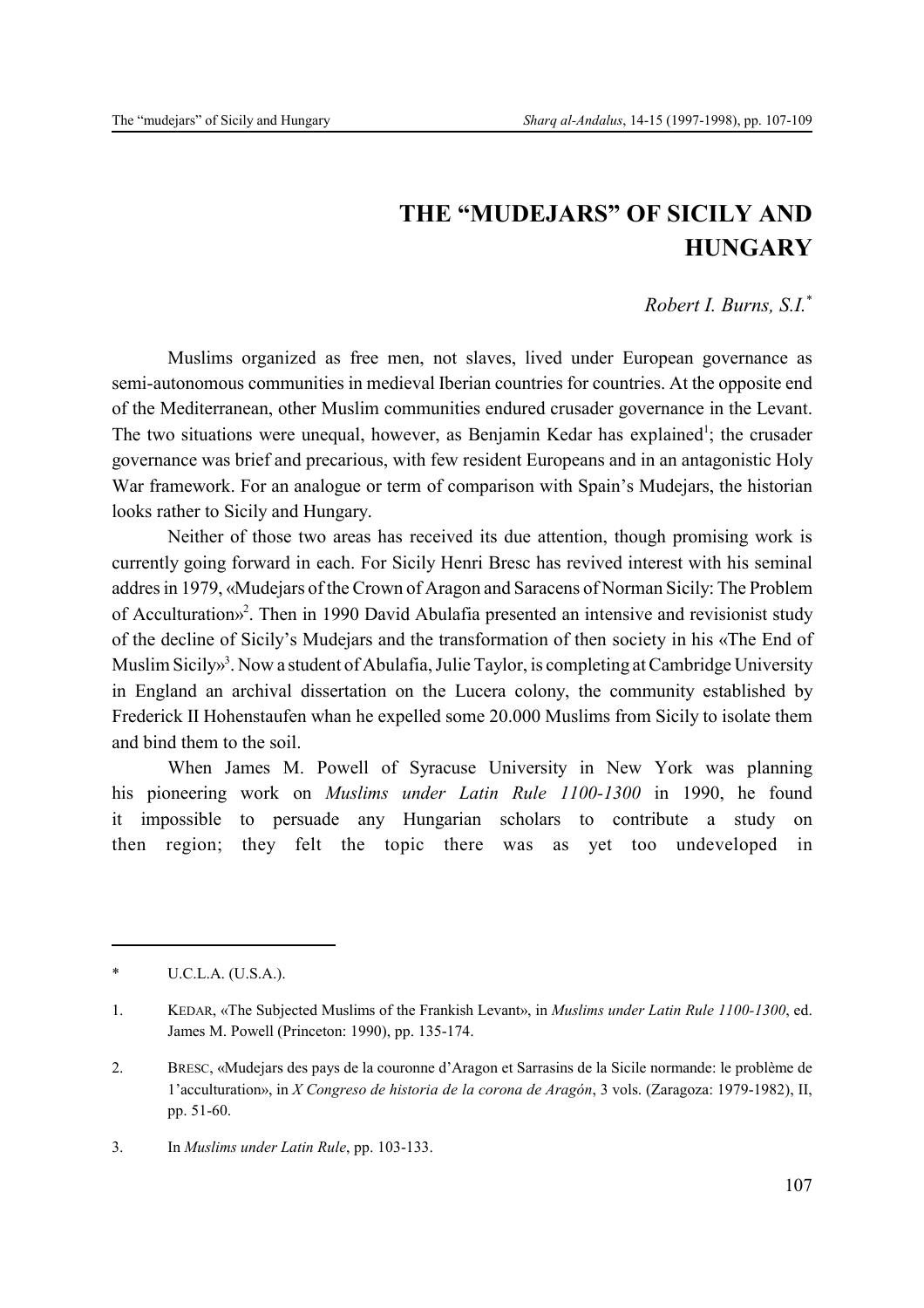its scholarship. Now however Hungary's Muslims have found a young scholar of their own. Nora Berend submitted her doctoral dissertation at Columbia University in New York in 1996 on «Non-Christians in a Medieval Frontier Society: Jews, Muslims and Pagans in Thirteenth-Century Hungary», as yet unpublished. Professor Berend is currently at St. Catherine's College at Cambridge University in England; she has just published an article on the regulation of clothing for non-Christian minorities in thirteenth-century Hungary, which affords some taste of her findings on Muslims there<sup>4</sup>.

The article's topic is tangential, as dealing with clothing-signs, and general as dealing with Jews, Muslims, and specially Cumans. Its data on Muslims nevertheless catch the eye. All these minorities amounted to less than ten percent of the population in thirteenth-century Hungary. Muslims had been present at the eleventh-century beginnings of the Christian kingdom and had continued to immigrate. We have no charter of privileges for the Muslims, as we do for the Jews; but "these Muslims lived in their own communities and had a collective status, which included rights and obligations". Indeed, their "Legal status did not differ radically" from Christian groups, since the general populace was fragmented into idiosyncratic custom-law units. At least a considerable portion of Muslims assimilated, in clothing and in shaving their beards, to the Christian pattern.

Ecclesiastical complaints indicate clerical concern with the "too favorable status" of Muslims and Jews here, with a general co-mingling. In the thirteenth century they were not the target of organized conversion, though the Cumans were so targeted. For a brief period "at the turn of the eleventh and twelfth centuries, the forced conversion of Muslims became a preoccupation of certain kings", with each Muslim village required to build a church; but that was an anomaly. Papal efforts to impose a red circle to be worn on each Muslim's breast never acquired backing from crown or populace, and never went into effect. Muslims could be found in trade, agriculture, the army, and royal officialdom. They seem to have been as integrated into the Hungarian populace as was possible without the essential religious conversion. Nevertheless these Muslims became "completely converted and integrated by the mid-fourteenth century, without any visible struggle", a phenomenon facilitated by "their becoming increasingly isolated from their coreligionists abroad"<sup>5</sup>.

<sup>4.</sup> Nora Berend, «Medieval Patterns of Social Exclusion and Integration: The Regulation of Non-Christian Clothing in Thirteenth-Century Hungary», *Revue Mabillon*, n.s. 8 (t. 69) (1997), 155-176.

<sup>5.</sup> *Ibídem*, quotes from pp. 158-163, 167, 173-175.